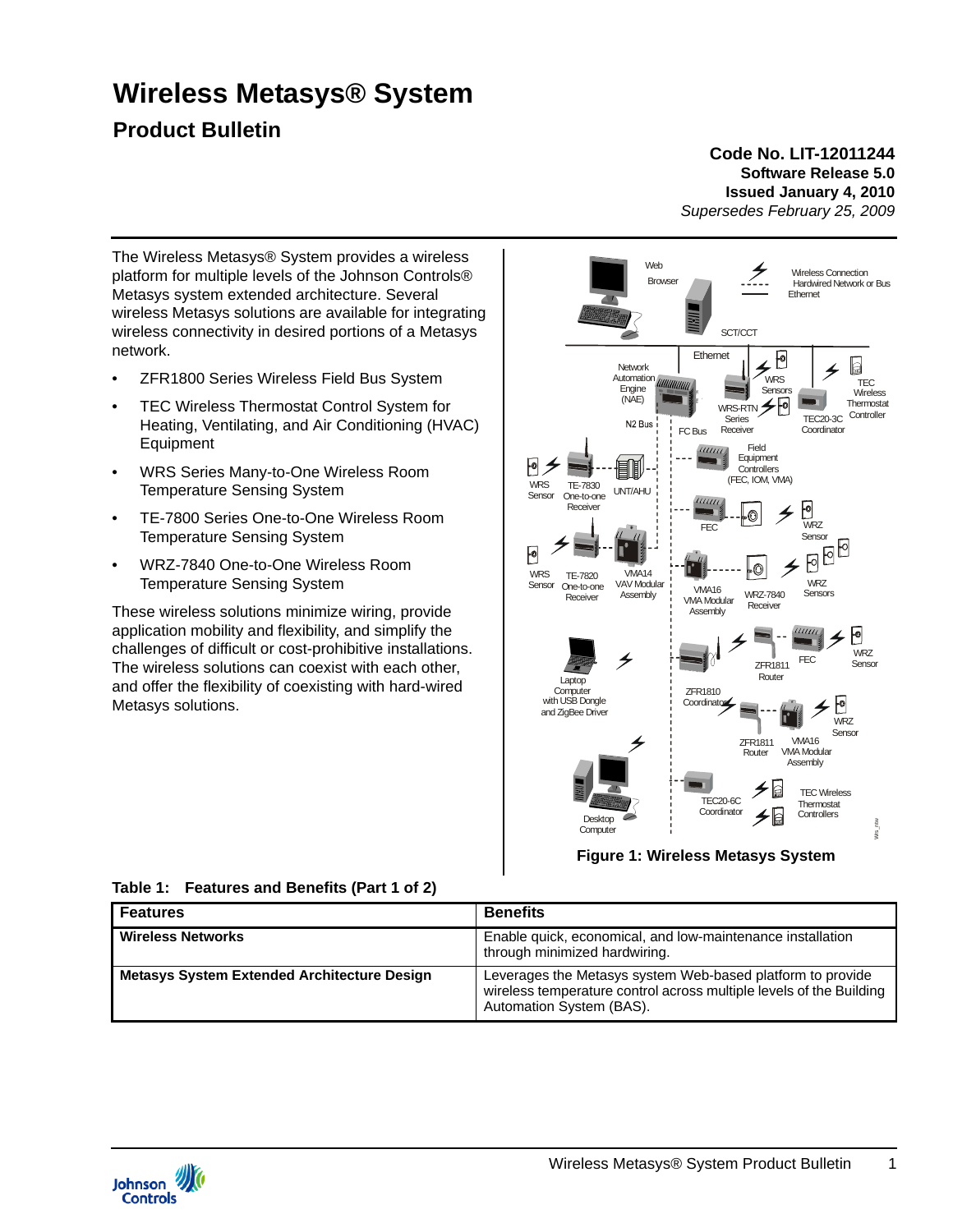#### **Table 1: Features and Benefits (Part 2 of 2)**

| <b>Features</b>                                                                                                        | <b>Benefits</b>                                                                                                                                                                                                                                                                                                                                                                                                                          |
|------------------------------------------------------------------------------------------------------------------------|------------------------------------------------------------------------------------------------------------------------------------------------------------------------------------------------------------------------------------------------------------------------------------------------------------------------------------------------------------------------------------------------------------------------------------------|
| <b>Improved Application Mobility and Flexibility</b>                                                                   | Provide a wireless alternative to hard-wired counterparts;<br>Facilitate easy initial location and relocation with minimal<br>disruption to building occupants; Cost-effectively extend Metasys<br>systems to applications where building aesthetics (such as solid<br>walls or ceilings, temporary walls, or decorative surfaces) normally<br>hinder hardwiring.                                                                        |
| <b>Open Technology Standards and Multi-frequency</b><br><b>Technology</b>                                              | Use Institute of Electrical and Electronics Engineers (IEEE)<br>802.15.4 transmitters to meet the IEEE 802.15.4 standard for low<br>power, low duty-cycle wireless systems. The ZFR1800 System<br>and TEC Wireless Thermostat Controller Systems use ZigBee™<br>technology to create a wireless mesh network that enhances<br>reliability through automatically forming wireless links and multiple<br>wireless data transmission paths. |
| <b>Optional Wireless Tools - ZFR Checkout Tool (ZCT)</b><br>and WRS-SST Series Wireless Sensing System<br><b>Tools</b> | Provide quick and easy method to determine system status,<br>wireless signal strength, and optimum device locations in your<br>application.                                                                                                                                                                                                                                                                                              |

#### **Applications**

**IMPORTANT:** Use the wireless Metasys systems only to provide an input to equipment under normal operating conditions. Where failure or malfunction of the solutions could lead to personal injury or property damage to the controlled equipment or other property, additional precautions must be designed into the control system. Incorporate and maintain other devices, such as supervisory or alarm systems or safety or limit controls, intended to warn of or protect against failure or malfunction of the wireless Metasys systems.

Metasys wireless systems can be used in applications that also support wired field-level communications. The wireless Metasys systems are ideal for locations where it is cost prohibitive, difficult, or aesthetically unappealing to hardwire between supported Metasys devices. Examples of these locations include the following:

- hospitals, office buildings, university campuses, educational facilities, correctional facilities, and other commercial structures with brick or solid concrete walls and/or ceilings that impede hard-wired applications
- office buildings, retail stores, and other commercial real estate where tenant turnover is frequent and temporary walls and ceilings are common
- museums, historical buildings, atriums, and other sites where building aesthetics and historical preservation are important
- stadiums, arenas, gymnasiums, convention centers, airports, zoos, and other locations with large, open spaces
- buildings with marble, granite, glass, mirrored, wood veneer, or other decorative surfaces that present challenges to hardwiring
- buildings with asbestos or other hazardous materials that must not be disturbed
- buildings with occupants sensitive to disruptions to business
- regions with high labor costs

The wireless Metasys systems are approved by national compliance agencies for use in select countries. Refer to the Technical Specifications section of the respective Product Bulletins for each system. See the *[Related Documentation](#page-4-0)* section for the list of the related Product Bulletins.

# **Applications to Avoid**

Locations or applications that prohibit cellular telephones or Wireless Fidelity (WiFi) systems may be unsuitable for the wireless Metasys systems:

- operating rooms or radiation therapy rooms
- validated environments
- UUKL 864 applications
- department of defense applications requiring Department of Defense Information Assurance Certification and Accreditation Process (DIACAP) certification (for example, military bases and military hospitals)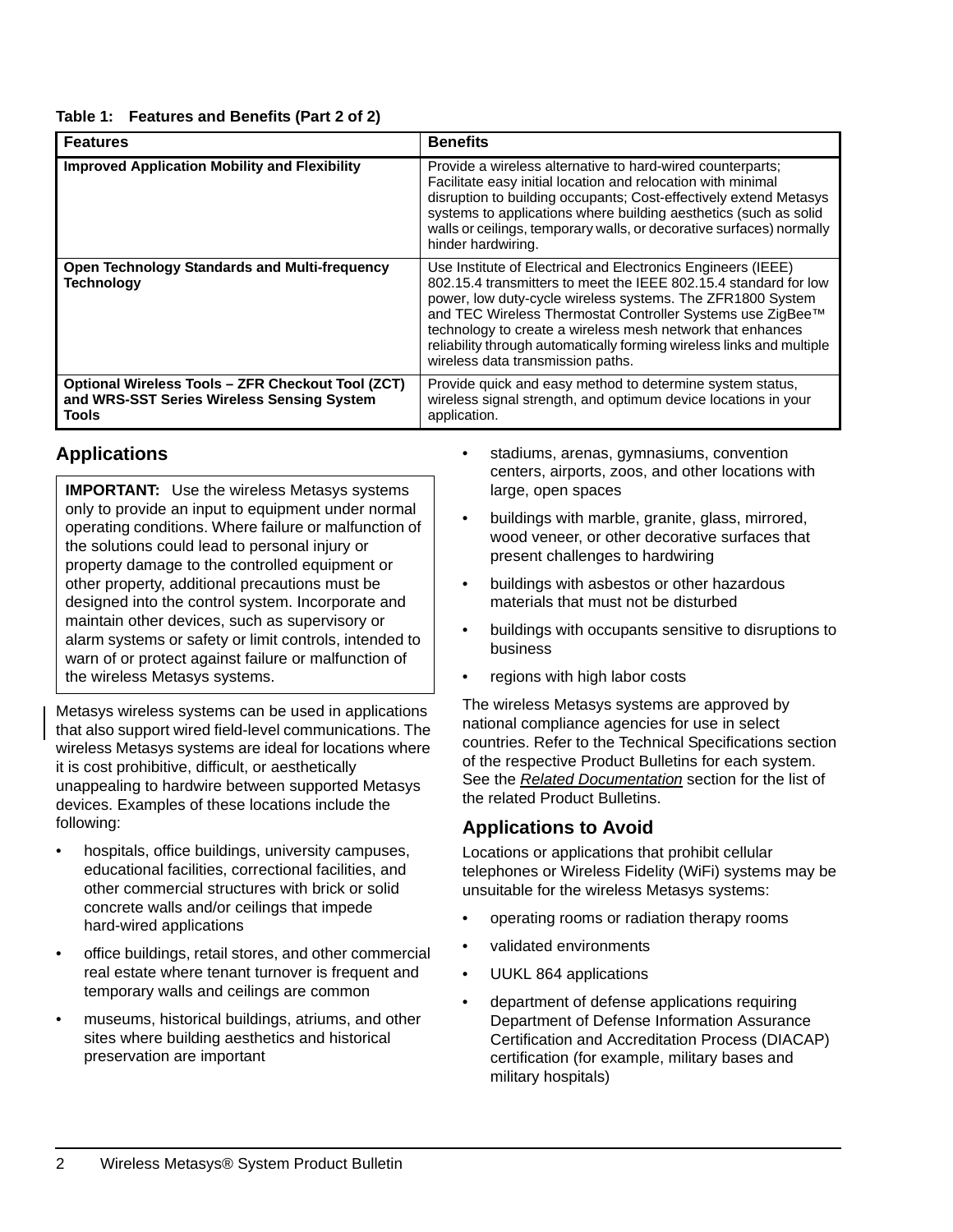# **ZFR1800 Series Wireless Field Bus System**

A ZFR1800 Series System provides wireless monitoring and control of HVAC equipment within multiple levels of a Metasys system using BACnet® protocol − from supervisory engines, to field controllers, to room temperature sensors.



**Figure 2: ZFR1811 Routers, ZFR1810 Coordinator, and WRZ-TTx Series Sensors**

Any Metasys Field Equipment Controller (FEC), Input/Output Module (IOM), or Variable Air Volume (VAV) Modular Assembly (VMA)16 field controller can be wirelessly enabled using a ZFR1811 Wireless Field Bus Router. One router is required per field controller. This pairing is referred to as a Wireless Enabled Field Controller (WEFC).

A ZFR1800 Series System consists of:

- up to eight ZFR1810 Wireless Field Bus Coordinators per field bus
- up to 35 WEFCs per coordinator
- up to 100 WEFCs per field bus
- additional ZFR1811 Wireless Field Bus Routers connected to ZFR-PWRs, as required, acting as repeaters

**Note:** Use the MS-ZFRRPT-0 optional repeater accessory with a ZFR1811 Router to serve as a repeater to extend wireless mesh network and provide multiple wireless transmission pathways.

**Note:** The supervisory engine limits apply when determining the total number of both wired and wireless field controllers per trunk.

• multiple WRZ-TTx Series Wireless Room Temperature Sensors

Together, these components create a wireless mesh network that allows the exchange of data between the collection of devices within the ZFR1800 Series System's wireless network and wired BACnet Master-Slave/Token-Passing (MS/TP) devices.

# **TEC Series Wireless Thermostat Controller Systems**

The TEC Series Wireless Thermostat Controller System provides wireless networked control of HVAC equipment on a BAS that enables remote monitoring and programming. The TEC Series Wireless Systems integrate to an NAE or NCE supervisory engine using BACnet Internet Protocol (IP) or BACnet MS/TP communications.



#### **Figure 3: TEC Wireless Thermostat Controller and TEC20 Coordinator with Direct-Mount Antenna and Optional Remote Mount Antenna**

The TEC wireless system controls staged, fan coil, and zoning equipment. This system consists of:

- at least one TEC20 Coordinator and 15 VDC power supply (available separately) connected to a Metasys NAE or NCE supervisory engine
- multiple TEC Wireless Thermostat Controllers

A TEC20 Coordinator enables the TEC Wireless Thermostat Controllers to communicate with the NAE or NCE supervisory engine, which schedules occupancy, collects trend data, overrides points, and monitors alarms. The TEC Series Wireless Thermostat Controller Systems confirm and synchronize data transmissions between the TEC Wireless Thermostat Controllers and TEC20 Coordinators.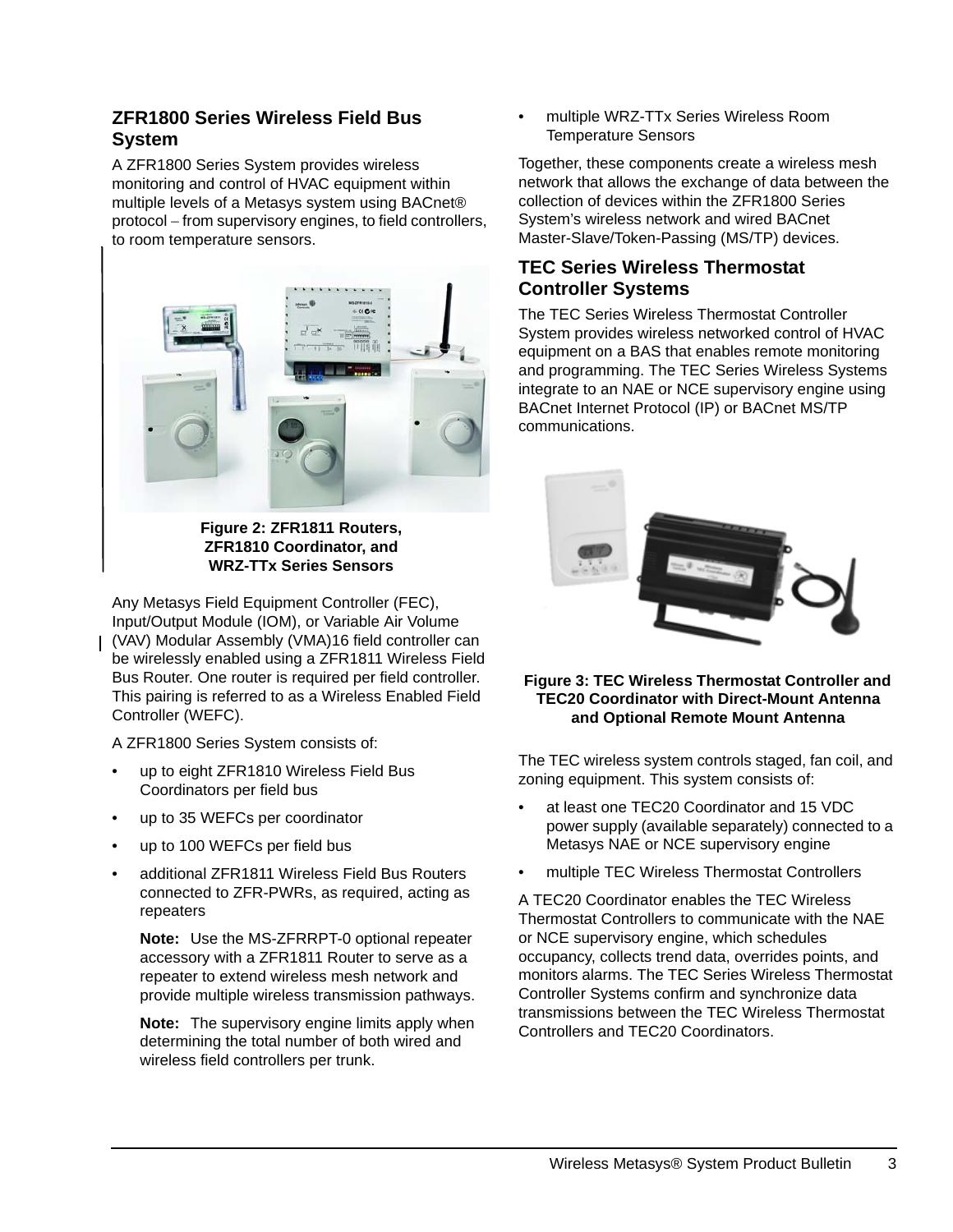Two Coordinator models are available to function with multiple TEC Themostat Controller models:

- TEC20-3C-2 BACnet IP Wireless Coordinator that connects over the Ethernet to an Network Automation Engine (NAE) or Network Control Engine (NCE).
- TEC20-6C-2 BACnet MS/TP Wireless Coordinator that connects on the Field Controller (FC) Bus of an NAE or NCE.

#### **WRS Series Many-to-One Wireless Room Temperature Sensing System**

The Many-to*-*One Wireless Room Temperature Sensing System is designed to gather temperature and zone data from multiple wireless room temperature sensors, and distribute that data to multiple field controllers on a Metasys network. The Many-to-One system replaces hard-wired temperature sensors, simplifying installation of wireless sensors, especially in applications where hard-wired temperature sensors are impractical or costly to install.



**Figure 4: WRS-TTx Series Wireless Room Temperature Sensors and WRS-RTN Series Receiver for Many-to-One Wireless Room Temperature Sensing Systems**

A Many*-*to*-*One system consists of multiple WRS-TTx Series Wireless Room Temperature Sensors communicating with a WRS-RTN Series Receiver (Figure 4). The receiver collects wireless temperature setpoint, zone, and battery condition data and routes that data over Ethernet to an NAE or an NCE. The NAE or NCE distributes the temperature and zone data to supported BACnet, N2, and LONWORKS® controllers on Metasys networks.

### **TE-7800 Series One-to-One Wireless Sensing System**

The TE-7800 Series One-to-One Wireless Room Temperature Sensing System is designed to interface with supported Johnson Controls N2 protocol field controllers to provide wireless temperature monitoring and control of single-zone, room temperature applications.



**Figure 5: WRS-TTx Series Wireless Room Temperature Sensor, TE-7820-x Series Receiver, and TE-7830-x Series Receiver for the One-to-One Wireless Room Temperature Sensing System**

A TE-7800 One-to-One wireless sensing system consists of one WRS-TTx Series Wireless Room Temperature Sensor communicating single-zone temperature data to a TE-7800 Series Receiver and associated field controller. Up to four sensors can report to a single receiver and associated field controller to provide enhanced zone control.

Two receiver models are available to function with the WRS-TTx Series Wireless Room Temperature Sensors:

- A TE-7820-x Series Receiver with zone bus interface communicates with a single Johnson Controls VMA1400 Series Controller.
- A TE-7830-x Series Receiver with analog interface communicates with a single Johnson Controls AS-AHU, AS-UNT, AS-VAV, DX9100, or FXxx Series Controller.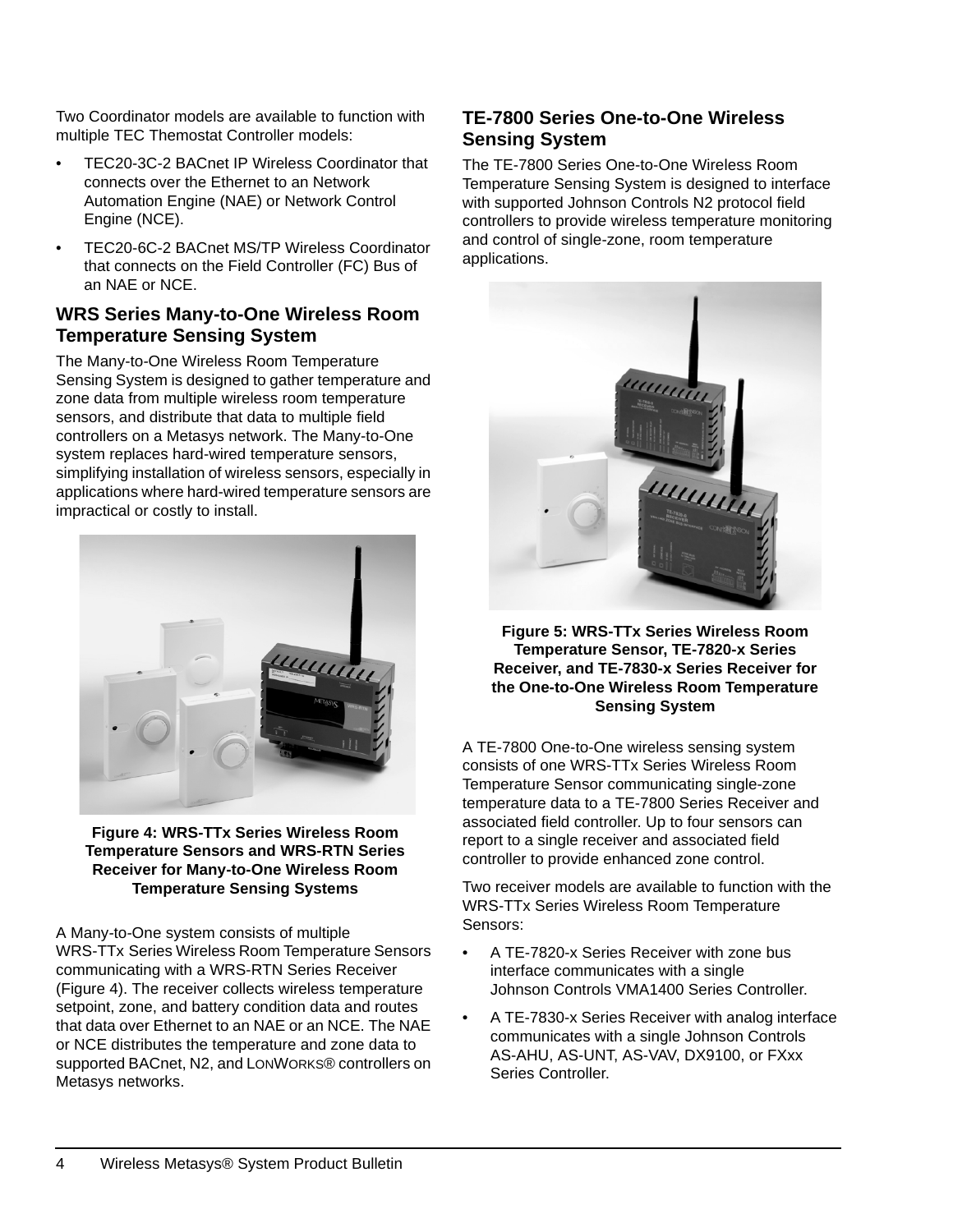# **WRZ-7840 One-to-One Wireless Room Temperature Sensing System**

The WRZ-7840 One-to-One wireless room temperature sensing system is designed to interface with supported Johnson Controls BACnet MS/TP controllers to provide wireless temperature control of single-zone, room temperature applications. The WRZ-TTx Sensor and WRZ-7840 Receiver combination is a functional equivalent to an NS-BTP7001-0 Sensor but eliminates communication wiring, which is usually placed inside the wall.

A WRZ-7840 One-to-One wireless sensing system consists of one WRZ-TTx Series Sensor communicating single-zone temperature data to an associated WRZ-7840 Series Receiver. Up to nine sensors can report to a single receiver and associated field controller to provide enhanced zone control. The system consists of:

- A WRZ-7840-x Series Receiver with Sensor Actuator (SA) Bus interface communicating with a single Johnson Controls Field Equipment Controller (FEC) or VMA1600 Controller.
- A ZFR1811 Router acting as a repeater, which can be used to extend the operating range of a WRZ-7840 system



#### **Figure 6: WRZ-7840 Series One-to-One Wireless Room Temperature Sensing System**

# <span id="page-4-0"></span>**Related Documentation**

Refer to the product bulletins listed in Table 2 for technical specifications and features of the various Wireless Metasys Systems.

| <b>For Information On</b>                                                                                                                 | <b>See Document</b>                                                                                              | <b>LIT or Part Number</b> |
|-------------------------------------------------------------------------------------------------------------------------------------------|------------------------------------------------------------------------------------------------------------------|---------------------------|
| Applications, Features, and Benefits of the<br><b>ZFR1800 Series Wireless Field Bus System</b>                                            | ZFR1800 Series Wireless Field Bus System<br><b>Product Bulletin</b>                                              | LIT-12011336              |
| Applications, Features, and Benefits of the<br><b>TEC Series Wireless Thermostat Controller</b>                                           | TEC Series Wireless Thermostat Controller<br>System for Staged Equipment Product Bulletin                        | LIT-12011400              |
| System                                                                                                                                    | TEC Series Wireless Thermostat Controller<br>System for Fan Coil and Zoning Equipment<br><b>Product Bulletin</b> | LIT-12011401              |
| Applications, Features, and Benefits of the<br><b>WRS Series Many-to-One Wireless Room</b><br><b>Temperature Sensing System</b>           | <b>WRS Series Many-to-One Wireless Room</b><br><b>Temperature Sensing System Product Bulletin</b>                | LIT-12011094              |
| Applications, Features, and Benefits of the<br><b>TE-7800 Series One-to-One Series Wireless</b><br><b>Room Temperature Sensing System</b> | TE-7800 Series One-to-One Wireless Room<br><b>Temperature Sensing System Product Bulletin</b>                    | LIT-12011096              |
| Applications, Features, and Benefits of the<br><b>WRZ-7840 One-to-One Wireless Room</b><br><b>Temperature Sensing System</b>              | WRZ-7840 One-to-One Wireless Room<br><b>Temperature Sensing System Product Bulletin</b>                          | LIT-12011410              |

#### **Table 2: Wireless Metasys System Related Documentation**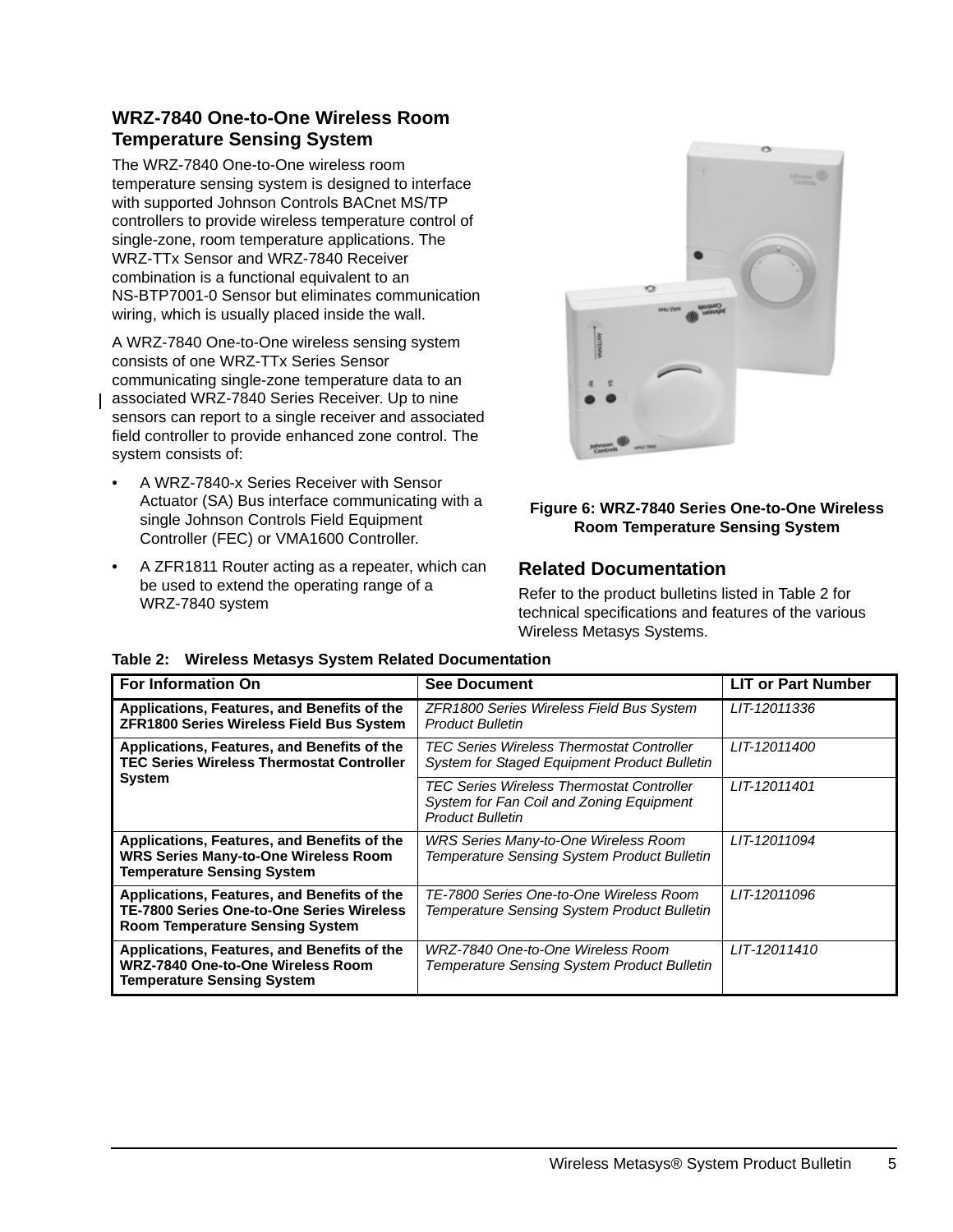# **Product Selection**

Table 3 provides a product feature selection guide to help in the selection of the appropriate Wireless Metasys System for your application.

| Table 3: Wireless Products Selection Guide (Part 1 of 3) |  |  |
|----------------------------------------------------------|--|--|
|                                                          |  |  |

|                                                   | <b>System</b><br><b>Products</b>                                                  | ZFR1800 Series<br><b>Wireless Field</b><br><b>Bus System</b><br><b>ZFR1810</b><br>Coordinator,<br><b>ZFR1811</b><br>Routers.<br><b>WRZ-TTx</b><br>Sensors,<br><b>WRZ-STR</b><br><b>Sensors</b> | <b>TEC Wireless</b><br><b>Thermostat</b><br><b>Controllers</b><br><b>TEC20-x</b><br>Coordinators,<br>TEC <sub>20x</sub><br><b>Thermostats</b> | <b>WRS Series</b><br>Many-to-One<br><b>Wireless Room</b><br><b>Temperature</b><br><b>Sensing System</b><br><b>WRS-RTN</b><br>Receiver,<br><b>WRS-TTx</b><br><b>Sensors</b> | <b>TE-7800</b><br>One-to-One<br><b>Wireless</b><br><b>Sensing System</b><br><b>TE7820 Receiver</b><br>with Zone Bus<br>Technology or<br>TE-7830<br><b>Receiver with</b><br>Analog<br>Interface,<br><b>WRS-TTx</b><br><b>Sensors</b> | <b>WRZ-7840</b><br>One-to-One<br><b>Wireless</b><br><b>Sensing System</b><br>with SA Bus<br>Interface<br><b>WRZ-7840</b><br>Receiver,<br><b>WRZ-TTx</b><br>Sensors,<br><b>WRZ-STR</b><br><b>Sensors</b> |
|---------------------------------------------------|-----------------------------------------------------------------------------------|------------------------------------------------------------------------------------------------------------------------------------------------------------------------------------------------|-----------------------------------------------------------------------------------------------------------------------------------------------|----------------------------------------------------------------------------------------------------------------------------------------------------------------------------|-------------------------------------------------------------------------------------------------------------------------------------------------------------------------------------------------------------------------------------|---------------------------------------------------------------------------------------------------------------------------------------------------------------------------------------------------------|
| <b>Field Bus</b>                                  | <b>BACnet</b>                                                                     | X                                                                                                                                                                                              | $\mathsf{X}$                                                                                                                                  | $\times$                                                                                                                                                                   |                                                                                                                                                                                                                                     | $\mathsf{X}$                                                                                                                                                                                            |
| Protocol                                          | N <sub>2</sub>                                                                    |                                                                                                                                                                                                |                                                                                                                                               | $\times$                                                                                                                                                                   | $\mathsf{x}$                                                                                                                                                                                                                        |                                                                                                                                                                                                         |
|                                                   | <b>LONWORKS</b>                                                                   |                                                                                                                                                                                                |                                                                                                                                               | $\times$                                                                                                                                                                   |                                                                                                                                                                                                                                     |                                                                                                                                                                                                         |
| <b>Wireless</b><br>Connectivity<br>Levels         | Field Controllers to<br>Room Temperature<br>Sensors, and to<br>Supervisory Engine | X                                                                                                                                                                                              |                                                                                                                                               |                                                                                                                                                                            |                                                                                                                                                                                                                                     |                                                                                                                                                                                                         |
|                                                   | Wireless Room<br>Temperature<br>Sensors Only                                      |                                                                                                                                                                                                |                                                                                                                                               | $\times$                                                                                                                                                                   | $\mathsf{X}$                                                                                                                                                                                                                        | $\mathsf{x}$                                                                                                                                                                                            |
|                                                   | <b>Wireless Thermostat</b><br>Controllers to<br><b>Supervisory Engine</b>         |                                                                                                                                                                                                | X                                                                                                                                             |                                                                                                                                                                            |                                                                                                                                                                                                                                     |                                                                                                                                                                                                         |
| <b>Supported</b><br><b>Supervisory</b><br>Engines | <b>Network Automation</b><br>Engines (NAE)                                        | $\mathsf{X}$                                                                                                                                                                                   | $\mathsf{X}$                                                                                                                                  | $\times$                                                                                                                                                                   | $\mathsf{X}$                                                                                                                                                                                                                        | $\mathsf{X}$                                                                                                                                                                                            |
|                                                   | Network Control<br>Engines (NCE)                                                  | $\mathsf{X}$                                                                                                                                                                                   | X                                                                                                                                             | $\mathsf{X}$                                                                                                                                                               | $\mathsf{X}$                                                                                                                                                                                                                        | $\times$                                                                                                                                                                                                |
|                                                   | Network Controller<br>Modules (NCM)                                               |                                                                                                                                                                                                |                                                                                                                                               |                                                                                                                                                                            | X                                                                                                                                                                                                                                   |                                                                                                                                                                                                         |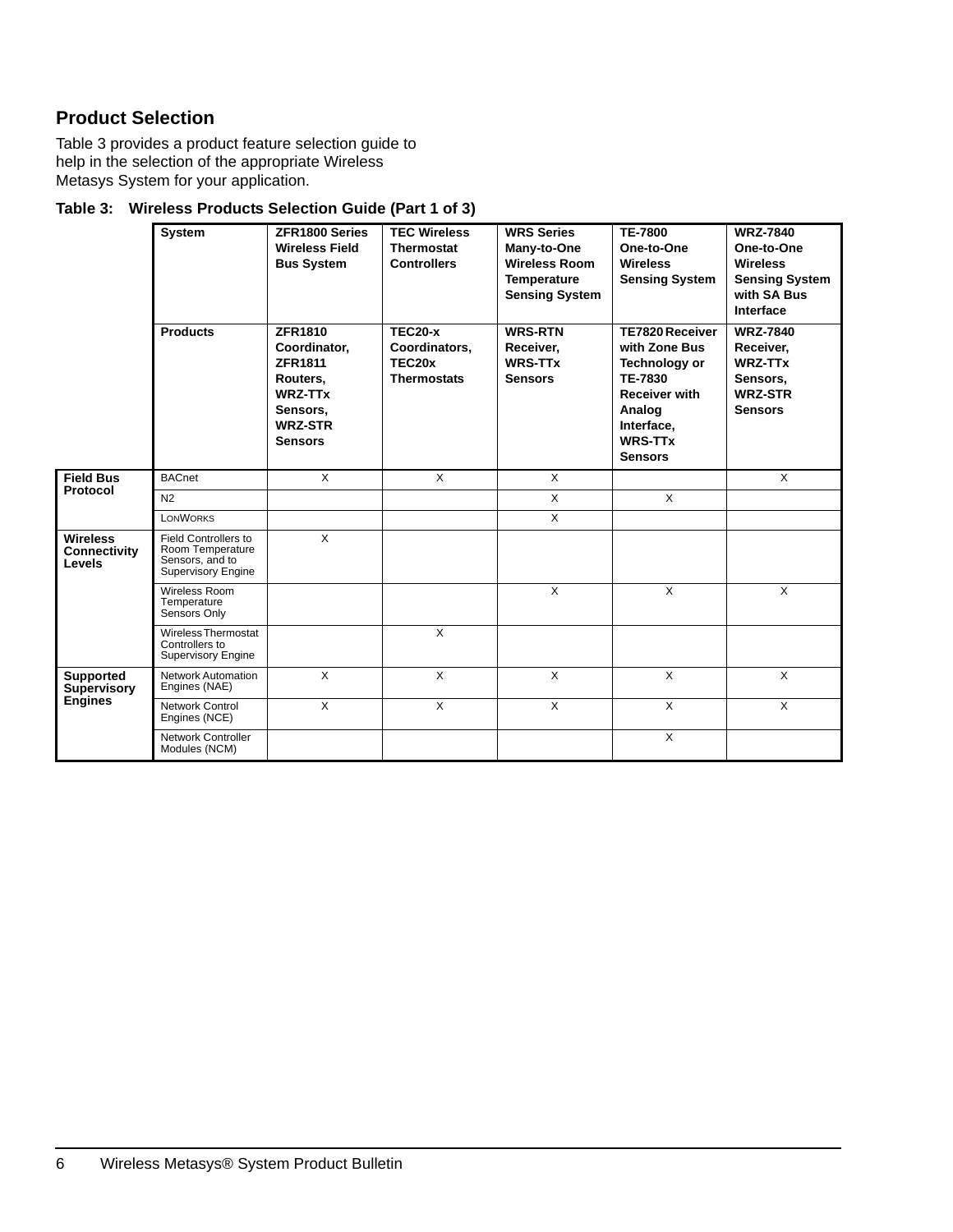|                                    | <b>System</b><br><b>Products</b> | ZFR1800 Series<br><b>Wireless Field</b><br><b>Bus System</b><br><b>ZFR1810</b><br>Coordinator,<br><b>ZFR1811</b><br>Routers,<br><b>WRZ-TTx</b><br>Sensors,<br><b>WRZ-STR</b><br><b>Sensors</b> | <b>TEC Wireless</b><br><b>Thermostat</b><br><b>Controllers</b><br><b>TEC20-x</b><br>Coordinators,<br>TEC20x<br><b>Thermostats</b> | <b>WRS Series</b><br>Many-to-One<br><b>Wireless Room</b><br><b>Temperature</b><br><b>Sensing System</b><br><b>WRS-RTN</b><br>Receiver,<br><b>WRS-TTx</b><br><b>Sensors</b> | <b>TE-7800</b><br>One-to-One<br><b>Wireless</b><br><b>Sensing System</b><br><b>TE7820 Receiver</b><br>with Zone Bus<br><b>Technology or</b><br><b>TE-7830</b><br><b>Receiver with</b><br>Analog<br>Interface,<br><b>WRS-TTx</b><br><b>Sensors</b> | <b>WRZ-7840</b><br>One-to-One<br><b>Wireless</b><br><b>Sensing System</b><br>with SA Bus<br>Interface<br><b>WRZ-7840</b><br>Receiver,<br><b>WRZ-TTx</b><br>Sensors,<br><b>WRZ-STR</b><br><b>Sensors</b> |
|------------------------------------|----------------------------------|------------------------------------------------------------------------------------------------------------------------------------------------------------------------------------------------|-----------------------------------------------------------------------------------------------------------------------------------|----------------------------------------------------------------------------------------------------------------------------------------------------------------------------|---------------------------------------------------------------------------------------------------------------------------------------------------------------------------------------------------------------------------------------------------|---------------------------------------------------------------------------------------------------------------------------------------------------------------------------------------------------------|
| Supported                          | FEC                              | $\overline{\mathsf{x}}$                                                                                                                                                                        |                                                                                                                                   | $\overline{\mathsf{x}}$                                                                                                                                                    |                                                                                                                                                                                                                                                   | $\overline{X}$                                                                                                                                                                                          |
| <b>Field</b><br><b>Controllers</b> | <b>VMA1600</b>                   | $\pmb{\times}$                                                                                                                                                                                 |                                                                                                                                   | $\mathsf X$                                                                                                                                                                |                                                                                                                                                                                                                                                   | X                                                                                                                                                                                                       |
|                                    | <b>VMA1400</b>                   |                                                                                                                                                                                                |                                                                                                                                   | X                                                                                                                                                                          | X<br>Requires TE-7820<br>Receiver with Zone<br><b>Bus Interface</b>                                                                                                                                                                               |                                                                                                                                                                                                         |
|                                    | AHU                              |                                                                                                                                                                                                |                                                                                                                                   | X                                                                                                                                                                          | X<br>Requires TE-7830<br>Receiver with<br>Analog Interface                                                                                                                                                                                        |                                                                                                                                                                                                         |
|                                    | <b>UNT</b>                       |                                                                                                                                                                                                |                                                                                                                                   | X                                                                                                                                                                          | X<br>Requires TE-7830<br>Receiver with<br>Analog Interface                                                                                                                                                                                        |                                                                                                                                                                                                         |
|                                    | <b>VAV</b>                       |                                                                                                                                                                                                |                                                                                                                                   | X                                                                                                                                                                          | X<br>Requires TE-7830<br>Receiver with<br>Analog Interface                                                                                                                                                                                        |                                                                                                                                                                                                         |
|                                    | DX-9100                          |                                                                                                                                                                                                |                                                                                                                                   | $\times$                                                                                                                                                                   | X<br>Requires TE-7830<br>Receiver with<br>Analog Interface                                                                                                                                                                                        |                                                                                                                                                                                                         |
|                                    | <b>LN Series</b>                 |                                                                                                                                                                                                |                                                                                                                                   | X                                                                                                                                                                          | X<br>Requires TE-7830<br>Receiver with<br>Analog Interface                                                                                                                                                                                        |                                                                                                                                                                                                         |
|                                    | <b>FX Series</b>                 |                                                                                                                                                                                                |                                                                                                                                   |                                                                                                                                                                            | X<br>Requires TE-7830<br>Receiver with<br>Analog Interface                                                                                                                                                                                        |                                                                                                                                                                                                         |
|                                    | <b>TEC20xx Series</b>            |                                                                                                                                                                                                | X                                                                                                                                 |                                                                                                                                                                            |                                                                                                                                                                                                                                                   |                                                                                                                                                                                                         |

**Table 3: Wireless Products Selection Guide (Part 2 of 3)**